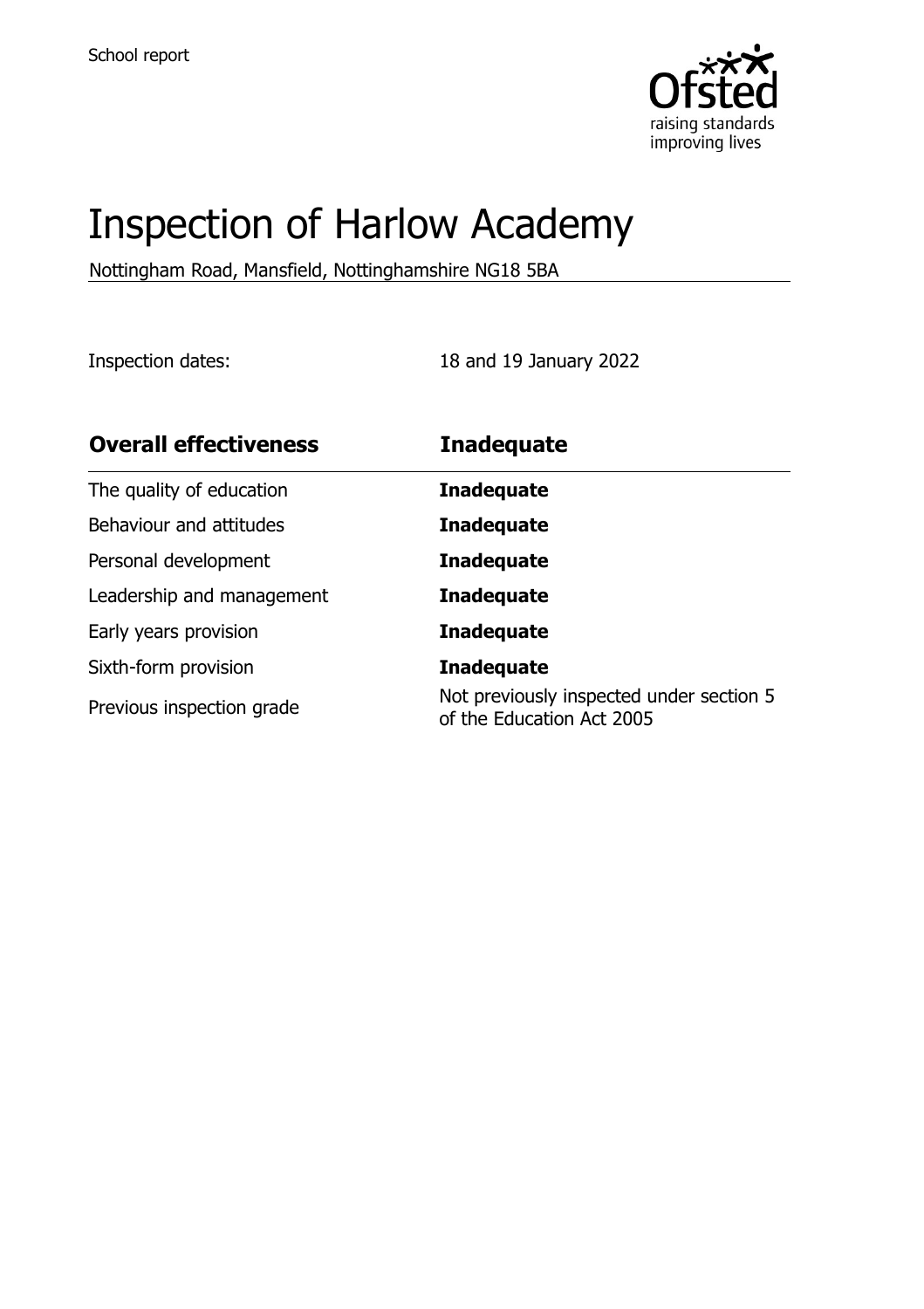

# **What is it like to attend this school?**

Pupils are not safe in this school. Staff do their best to care and provide for the complex needs of pupils. But there are not enough staff to make sure that all pupils are properly cared for. The lack of staff leaves pupils at imminent risk of harm.

Some pupils are happy to come to school. However, some pupils' basic needs are unmet. They communicate their distress. Some are neglected because staff are busy dealing with other pupils' urgent care needs.

Pupils do not receive an acceptable standard of education. They are not making the progress they should. Some parents and carers are worried that their children are falling further behind. Not all staff have had the right training to teach pupils well.

Many pupils behave well. They join in enthusiastically with activities staff provide. However, some pupils use undesirable behaviour to communicate their needs. They try to gain the attention they need using behaviour they know staff will have to respond to. When staff are able to respond, pupils settle quickly.

### **What does the school do well and what does it need to do better?**

Leaders have not clearly defined what they expect pupils to learn on the different 'pathways' they follow. Staff have not received clear guidance about what they should teach, when, or how to teach. The majority of staff have not had the training or support they need to teach.

There is no clear curriculum in place. The activities that pupils do lack purpose. They do not build on pupils' prior knowledge, skills or understanding. The 'novel study' approach is poorly planned. For example, pupils melt wax in science because they are reading the book 'The Day the Crayons Quit'. However, leaders have not identified what pupils should learn from this activity.

Staff do not take pupils' education, health and care plans into account when they plan learning. Leaders have not ensured that staff know pupils' individual education targets. Staff do not know whether pupils are making progress.

In the majority of classes, staff are unable to help pupils learn. This is because they are too busy taking care of pupils' immediate care needs. Pupils are not learning as well as they should. Some parents feel that their children have fallen back in their learning and development.

Leaders introduced a new phonics scheme in September 2021. Staff have not had guidance or training in how to use the scheme to boost pupils' reading.

Pupils are not supported to manage their behaviour. The lack of supervision means that some pupils' behaviour is unsafe to themselves and others. Some staff have not had the training they need to manage pupils' behaviour. Staff do not record serious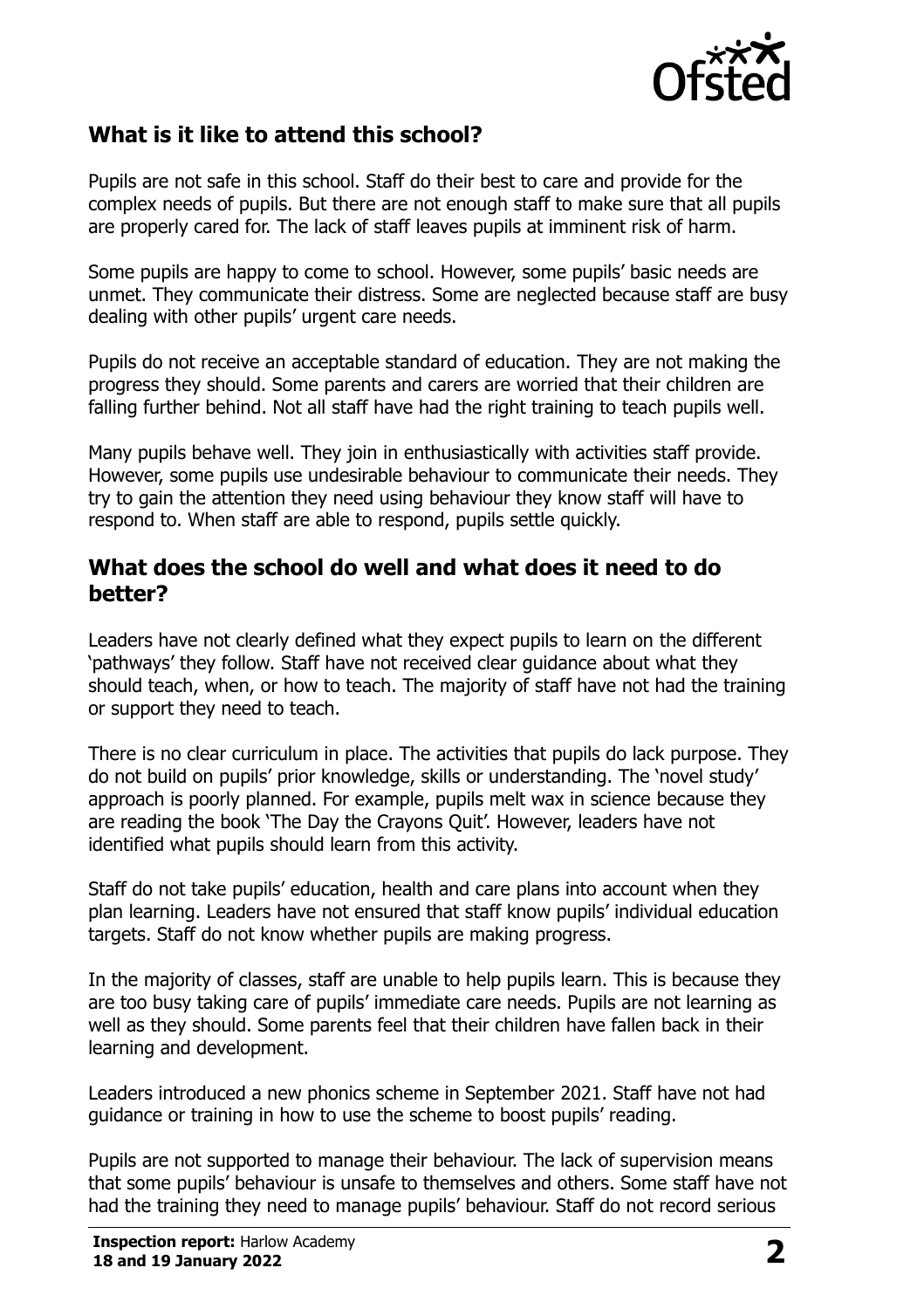

incidents accurately. Senior leaders have failed to recognise and record all incidents of inappropriate restraint.

Leaders have not prioritised pupils' personal development. Two thirds of the parents and carers who responded to Ofsted's survey do not believe that the school supports their children's wider development. Through the 'Harlow Pledge', leaders have introduced live experiences for pupils, such as the recent pantomime. But the lack of staff means that pupils' everyday experiences are poor. For example, some pupils are not able to go outside at lunchtime as staff cannot supervise them safely.

There are too few opportunities for pupils to develop important life skills. They learn about issues like friendship, feelings and emotions when these appear in the books they study. Pupils miss out on important knowledge that will help prepare them for life in modern Britain. Students in the sixth form have not received any careers information. Leaders have developed an independent living area for these learners, but this is not yet in use.

Many experienced staff have left the school in recent months. Leaders have not replaced them. Senior leaders from the trust have not heeded concerns from parents, staff and other professionals about unsafe staffing levels. The trustees responsible for the governance of the school do not have the information they need to hold senior leaders to account. Leaders have not met their duty to provide suitable and safe provision for highly vulnerable pupils.

Leaders do not always follow the required procedures when excluding pupils from the school.

Many staff describe a culture of fear at the school. They do not feel able to raise concerns because they fear recrimination and blame.

# **Safeguarding**

The arrangements for safeguarding are not effective.

Leaders have not ensured that pupils are safe at the school. They have not acted on safeguarding concerns that other professionals have brought to their attention. They have not created a culture in which staff feel supported to raise their concerns. Some pupils are currently not attending school because parents fear for their safety.

Leaders and staff do not always recognise safeguarding incidents for what they are. Staff do not record serious incidents accurately. Some safeguarding incidents are not appropriately followed up with external agencies. Leaders do not investigate incidents adequately. Trustees are not kept informed about safeguarding concerns at the school. The school's safeguarding policy has not been adapted for the school. It does not provide staff with enough guidance about how to respond to specific safeguarding concerns.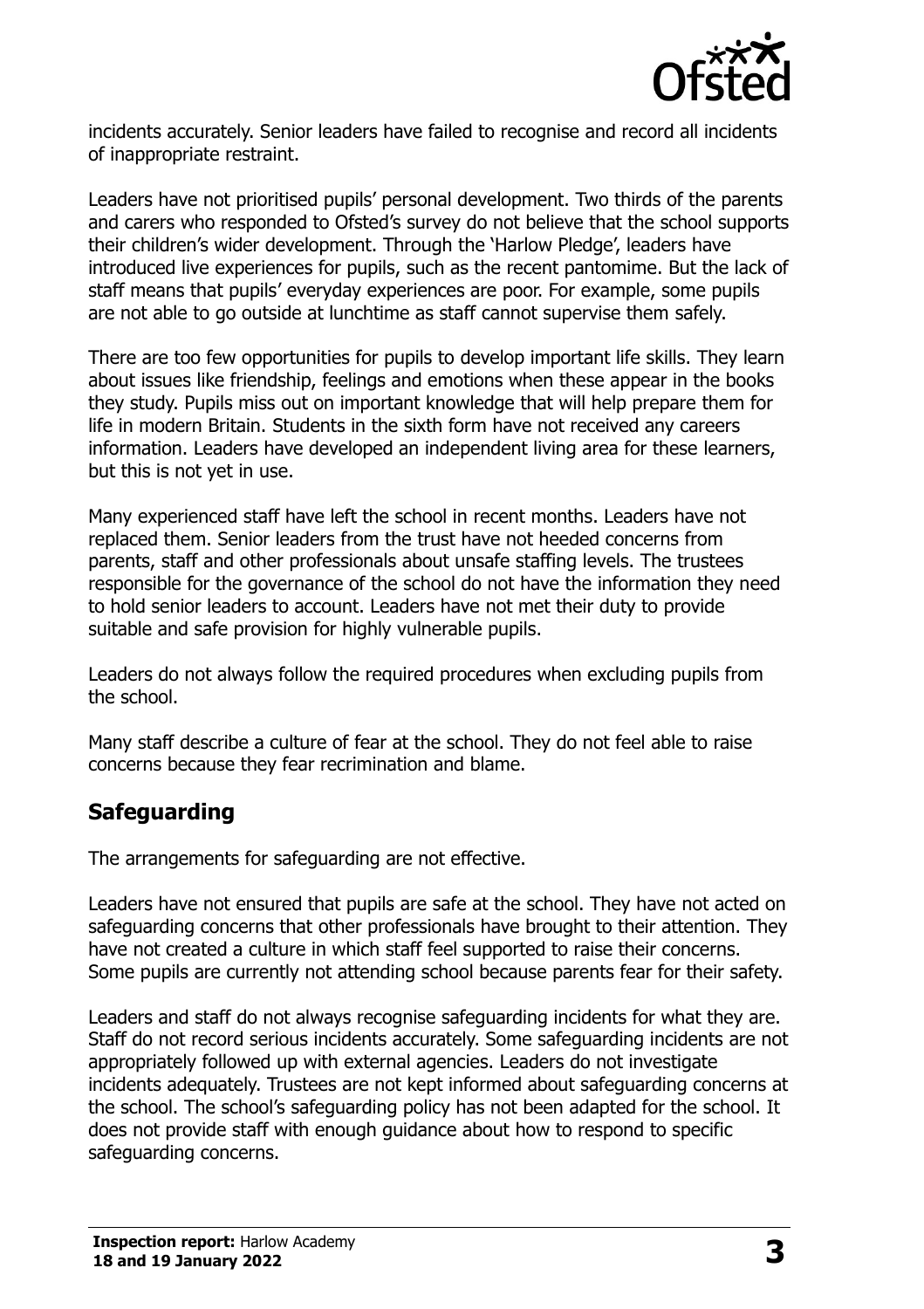

# **What does the school need to do to improve?**

#### **(Information for the school and appropriate authority)**

- Senior leaders have failed to ensure adequate levels of staffing. Pupils cannot always be safely supervised. This puts them at risk of harm. Leaders need to ensure there are enough appropriately trained staff to manage the needs of all pupils and supervise them safely.
- Leaders have not ensured there are enough teaching staff in classrooms. Pupils are left unattended, sometimes for long periods of time. This means that they find unhelpful, and sometimes dangerous, ways to occupy their time. Leaders should ensure that there are enough appropriately trained staff in the classrooms. They should ensure that staff understand and cater for pupils' learning needs.
- Leaders and trustees have not created a culture of effective safeguarding. Staff do not feel supported to raise concerns they may have about pupils' well-being. Leaders and staff do not consistently identify when a pupil may be at risk of harm. They do not record all such incidents or manage them effectively. It is not always clear what actions have been taken to keep pupils safe. Leaders must create a culture in which all staff, trustees and visitors understand how to raise concerns and feel supported to do so. Leaders and trustees must ensure that they and staff understand and carry out their safeguarding responsibilities, recording all safeguarding concerns accurately, including any further actions that have been taken in response.
- The board of trustees does not fulfil its role or legal responsibilities. Trustees do not hold senior leaders to account for their actions. They have not ensured that pupils are safe at the school. They have not ensured that they have fulfilled their legal duties. Leaders should ensure that trustees know how to discharge their duties effectively.
- Leaders have not ensured there is a well-sequenced curriculum in place for all pupils that is appropriate to their needs. Staff do not know what to teach, when, or how to teach it. Pupils are not doing as well as they should. Some are falling behind in their learning and development. Leaders should ensure that they have a curriculum in place that meets pupils' needs. They should ensure that all staff are well trained and supported to deliver the curriculum.
- Leaders have failed to provide a personal development programme that meets the needs of all pupils. Pupils are missing out on important life skills and are unprepared for their next steps and for life in modern Britain. Leaders need to ensure that they provide a personal development programme that prepares pupils well for adult life.
- Leaders do not always follow the required procedures for registering and excluding pupils from the school. This means that the school's attendance and exclusion figures are inaccurate and misleading. Parents are unclear about the attendance of their children. Leaders should ensure that the correct register codes are used at all times and that they follow the required procedures when excluding a pupil.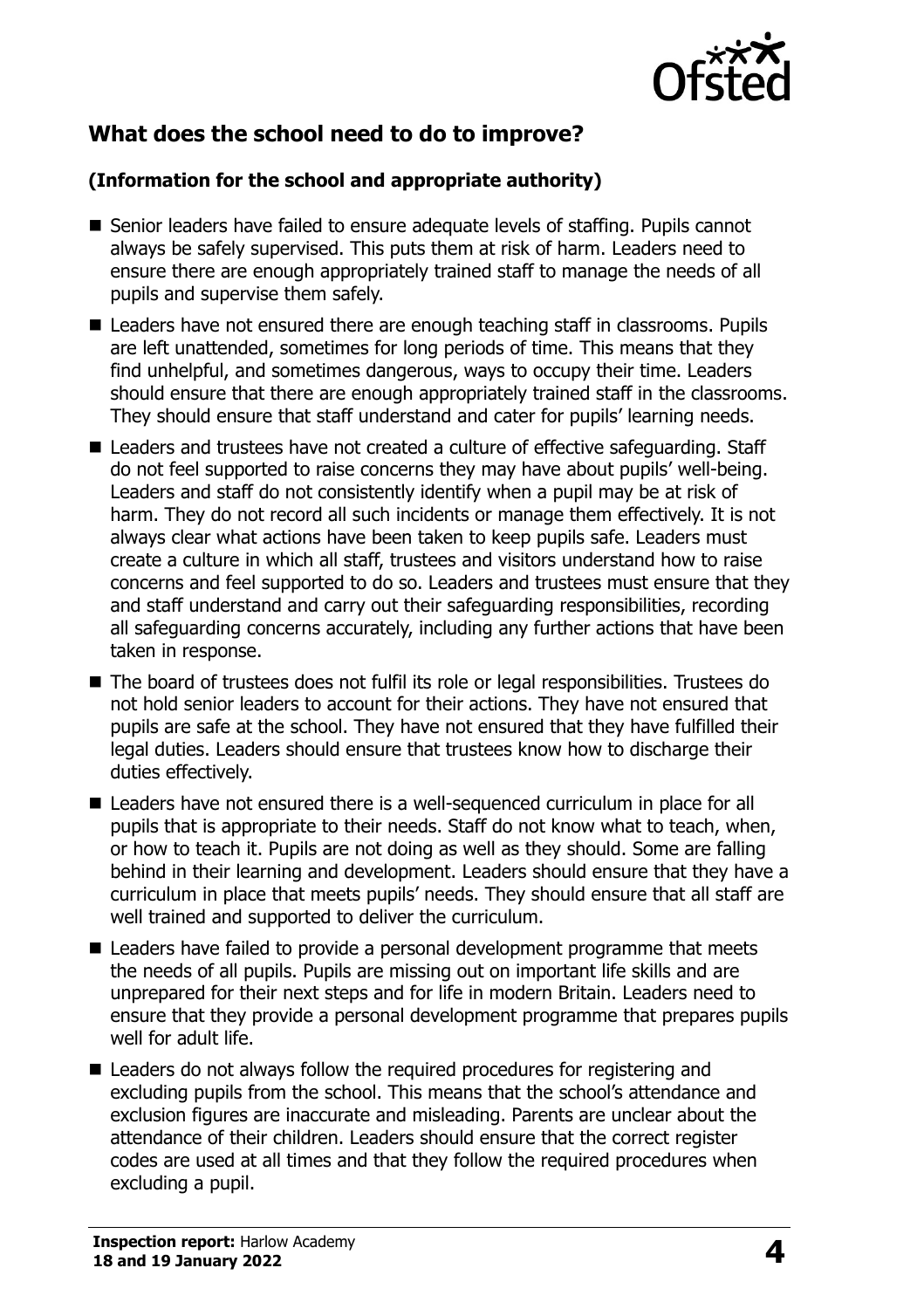

■ Leaders have not heeded concerns raised by staff, parents and other professionals, including from the health service. Staff are fearful of speaking up, and parents are disengaged. Relationships with other bodies have broken down. This means that leaders, staff, parents and other professionals are not able to work together in the best interests of pupils. Pupils do not get the full range of support and help they need, and are at risk. Leaders need to ensure a culture that allows for all views and concerns from staff, parents and other professionals to be freely expressed, listened to and acted on.

## **How can I feed back my views?**

You can use [Ofsted Parent View](http://parentview.ofsted.gov.uk/) to give Ofsted your opinion on your child's school, or to find out what other parents and carers think. We use information from Ofsted Parent View when deciding which schools to inspect, when to inspect them and as part of their inspection.

The Department for Education has further quidance on how to complain about a school.

If you are the school and you are not happy with the inspection or the report, you can [complain to Ofsted.](http://www.gov.uk/complain-ofsted-report)

## **Further information**

You can search for [published performance information](http://www.compare-school-performance.service.gov.uk/) about the school.

In the report, '[disadvantaged pupils](http://www.gov.uk/guidance/pupil-premium-information-for-schools-and-alternative-provision-settings)' refers to those pupils who attract government pupil premium funding: pupils claiming free school meals at any point in the last six years and pupils in care or who left care through adoption or another formal route.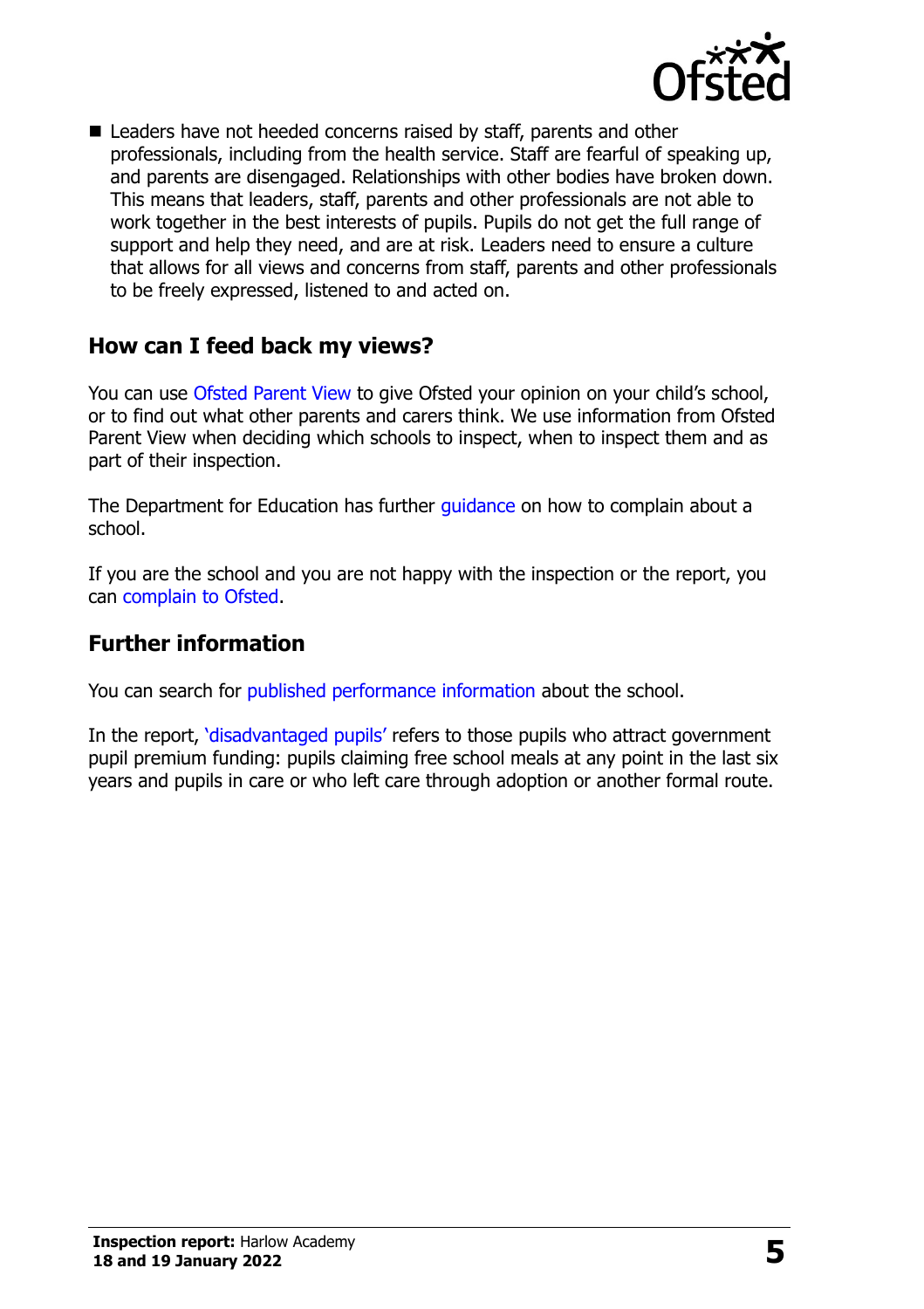

# **School details**

| Unique reference number                            | 148530                                         |
|----------------------------------------------------|------------------------------------------------|
| <b>Local authority</b>                             | Nottinghamshire County Council                 |
| <b>Inspection number</b>                           | 10220035                                       |
| <b>Type of school</b>                              | Special                                        |
| <b>School category</b>                             | Academy special sponsor-led                    |
| Age range of pupils                                | 3 to 18                                        |
| <b>Gender of pupils</b>                            | Mixed                                          |
| <b>Gender of pupils in sixth-form</b><br>provision | Mixed                                          |
| Number of pupils on the school roll                | 79                                             |
| Of which, number on roll in the<br>sixth form      | 12                                             |
| <b>Appropriate authority</b>                       | Board of trustees                              |
| <b>Chair of trust</b>                              | John Dryden                                    |
| <b>Principal</b>                                   | Claire-Marie Cuthbert (Executive<br>Principal) |
| Website                                            | www.harlow.evolvetrust.org/                    |
| Date of previous inspection                        | Not previously inspected                       |

# **Information about this school**

- The Harlow Academy is a special school for pupils aged three to 18 years. The school provides specialist educational facilities on a day basis. The school provides for pupils who have severe or profound learning difficulties, as well as additional difficulties that may include physical disabilities, complex medical needs, lifelimiting conditions, speech and language difficulties, sensory impairments and under-developed social skills. All pupils have an education, health and care plan.
- The school does not use any off-site alternative provision.

# **Information about this inspection**

The inspectors carried out this inspection under section 8 of the Education Act 2005. The inspectors deemed the inspection a section 5 inspection under the same Act.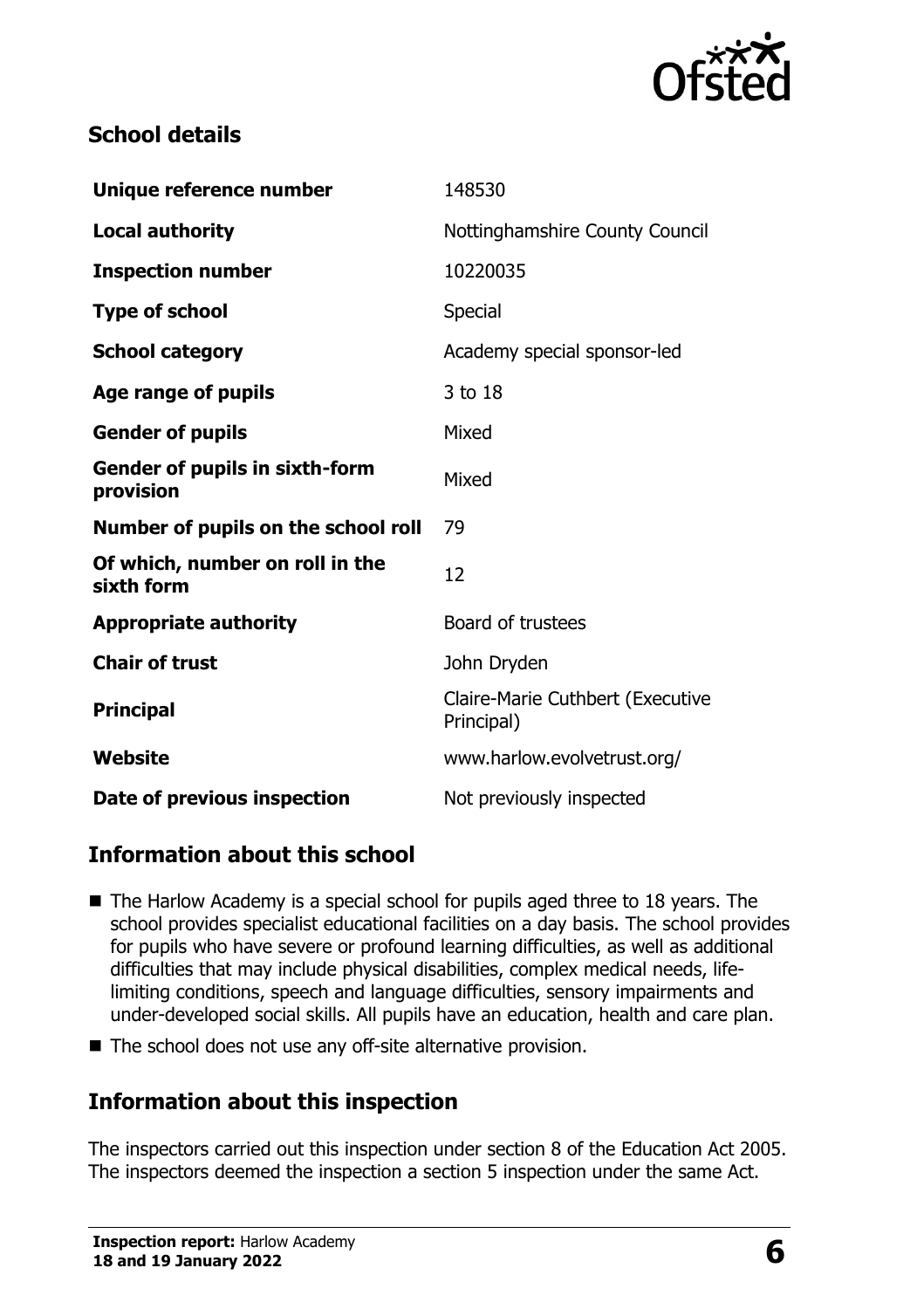

In accordance with section 44(1) of the Education Act 2005, Her Majesty's Chief Inspector is of the opinion that this school requires special measures because it is failing to give its pupils an acceptable standard of education and the persons responsible for leading, managing or governing the school are not demonstrating the capacity to secure the necessary improvement in the school.

This was the first routine inspection the school received since the COVID-19 pandemic began. Inspectors discussed the impact of the pandemic with leaders and have taken that into account in their evaluation of the school.

- Inspectors carried out deep dives into the curriculum pathways with a focus on reading and literacy, mathematics and science. For these deep dives, inspectors met with subject leaders, looked at curriculum plans, visited a sample of lessons, spoke to teachers and looked at samples of pupils' work.
- Inspectors spoke to the majority of classroom-based staff.
- Inspectors had individual and small group meetings with staff with different roles at the school.
- Inspectors met with representatives of the board of trustees, including the chair. They also spoke with representatives from the local authority and health services.
- Inspectors considered a wide variety of school documents, including the school's self-evaluation and development plan.
- Inspectors took note of the responses received on Ofsted Parent View and considered the results of the Ofsted staff questionnaire.
- To judge the effectiveness of safeguarding, inspectors read the school's relevant policies, scrutinised the single central record, checked the school's procedures for the safe recruitment of staff and met with the designated safeguarding lead. Inspectors also spoke with staff about safeguarding.

#### **Inspection team**

Dave Gilkerson, lead inspector Her Majesty's Inspector

Deborah Mosley **Her Majesty's Inspector**